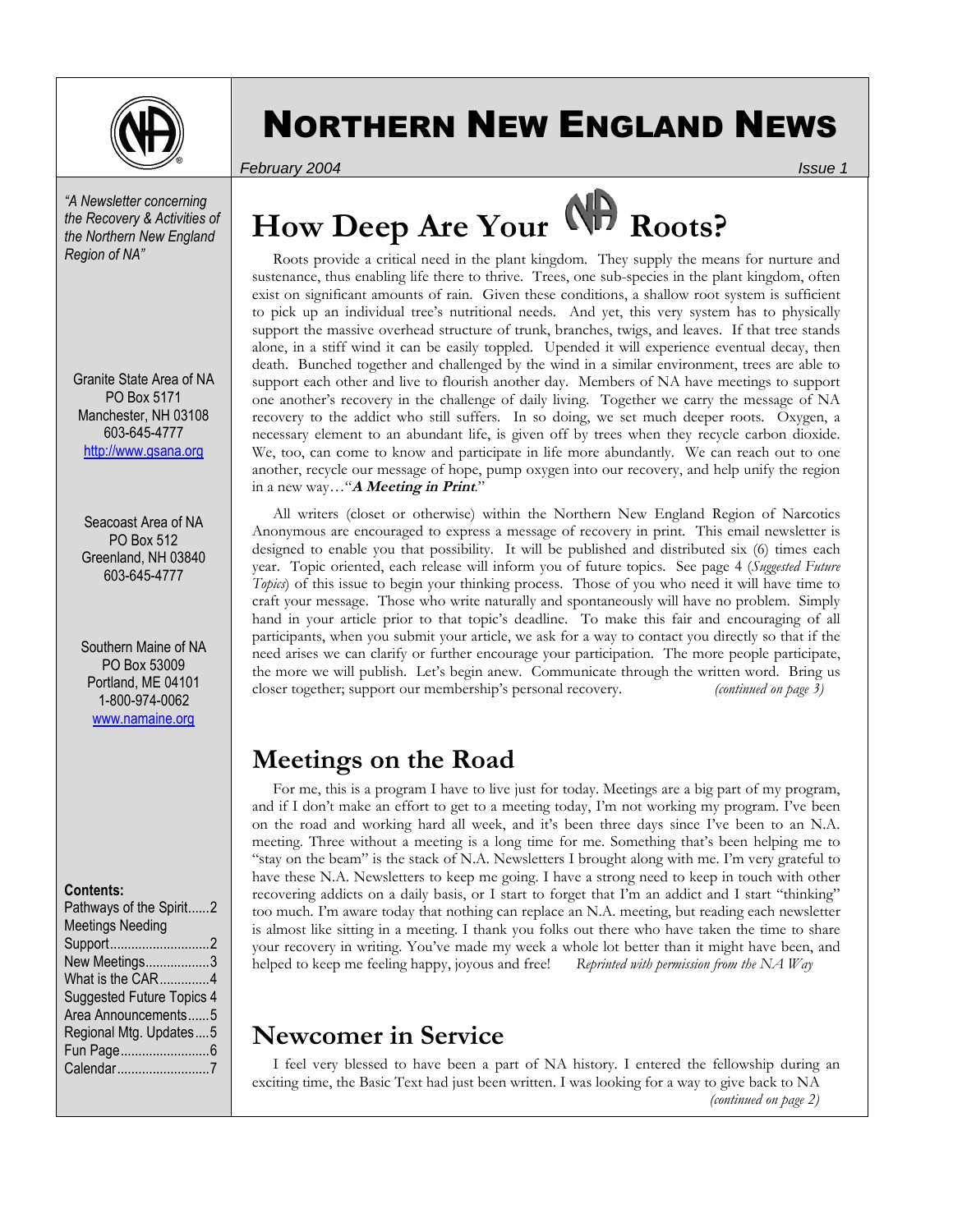#### ဢ

The Northern New England News is a bi-monthly newsletter of the Northern New England Region Service Committee of NA. The newsletter is published by email. Submissions are eagerly welcome. For the April issue, the deadline is March 15th, for the June Issue, deadline is May 15th. Submit articles to: nnenewsletter@yahoo.com

ဢ

#### **Note:**

If you have not received your copy of the newsletter or you are having trouble with the formatting due to a different version of software, please send us an email and we can resend the document in another program. nnenewsletter@yahoo.com

#### *Newcomer in Service (continued from page 1)*

what it had so freely given to me. It was suggested that I get involved! I jumped on the NA Way Committee, which was open to the fellowship in the early 80s. As I reviewed and typed articles, I found that "I didn't want to use". Recovering addicts surrounded me and I got more hugs than ever before. I fellowshipped with these people as we worked hard to get the message of recovery out to newcomers like myself. As I traveled around serving with this committee, I met so many folks, many who were and still are very instrumental in my recovery. I'm thankful they gave me the opportunity to serve. They didn't hesitate because I was a "newcomer"; they wanted me to be a part of. What a great gift, real meaningful participation in NA service! Eternally Grateful

### **Pathways of the Spirit**

 There is an indefinable spiritual center in the midst of every N.A. meeting held in accord with our Twelve Traditions. It lies in the fact that we are people who literally depend on one another for our lives. We have no real choice about attending meetings because we have learned from bitter experience that without regular contact with other recovering addicts, we will sicken and fall into our old ways once again. It is the members who are bringing about rapid change and growth within the Fellowship. We know that together, anything is possible. We are like immigrants who are understood by each other in ways necessary to our survival.

 A connection exists between groups through the service structure of N.A. I think of this as a corridor of the Spirit of recovery, or a circle of truth, or a web of caring. In our work as N.A. trusted servants, we learn to foster and encourage these channels of communication just as we learn to respect and protect the spiritual nature of our meetings, despite obstacles and disruption. It is possible for a group of people to meet and discuss what's bothering them without resembling an N.A, meeting in any other way, group therapy, religious groups, town meetings, etc. have been going on as long as people have been people. What makes NA. groups different is the fact that we are addicts seeking recovery, who have learned through surrender to the N.A. program to depend on a Power greater than ourselves This is an essential part of our meetings. Many people have attended our meetings without participating in this miracle of the Spirit. Those who are not addicts seeking recovery or who have not surrendered to our program cannot experience the miracle of N.A. recovery. They can attend without feeling the excitement and joy we feel when we find ourselves and those around us changing and growing.

 The service structure exists to nurture meetings by making available whatever a group needs, but cannot provide on its own. Literature, support for a group that needs it, and activities which offer ways for members to get together are some of the more obvious ways the structure serves. Also, many groups go through growing pains of one sort or another and through structural service can get answers and avoid difficulties; benefiting from the experience and strength of greater N.A. These benefits must be guarded in the same ways that groups guard their atmosphere of recovery. If personalities come into play, the personalities select that which is to be passed on more in terms of who said it rather than what was said. We believe we can learn something from each and every member of the Fellowship and certainly areas and regions have something to offer. Only by opening and protecting channels of communication can we share experience. In this way areas and regions can serve one another in much the same was as do individual members. If like members, they talk to each other regularly in spite of differences. *Reprinted with permission from the NA Way*

### **Meetings Needing Support**

#### **GRANITE STATE AREA OF NA**:

- 7:00 PM-DERRY, NEW HAMPSHIRE, "When At The Crossroads", Community Center 39 West Broadway HA (RT/D)
- 7:00 PM-DERRY, NEW HAMPSHIRE, "It's About Time", Community Center, 39 W. Broadway HA (SP/T/D)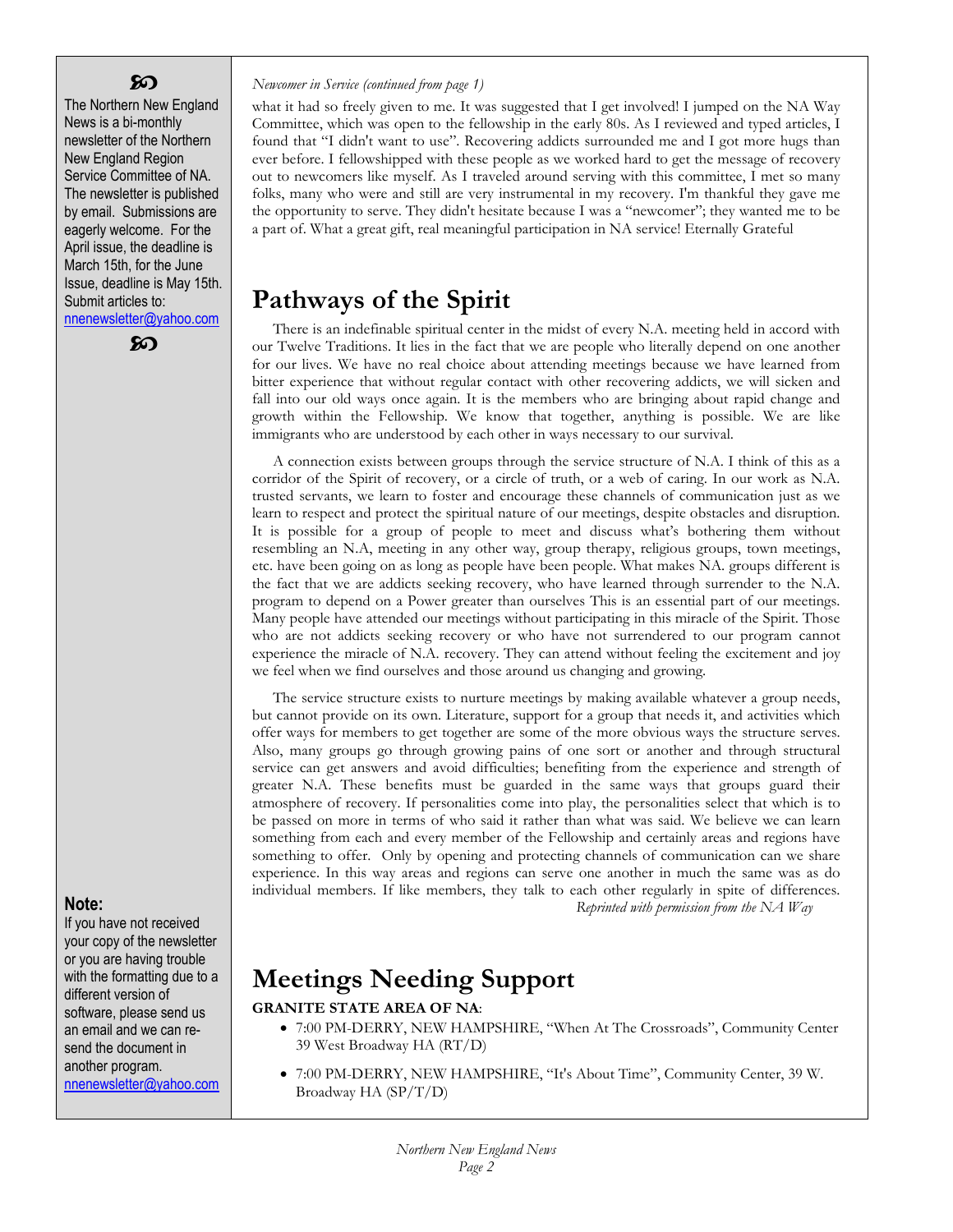## **New Meetings**

#### **SOUTHERN MAINE AREA OF NA:**

- Tuesday, SACO, MAINE 7:00 8:30 PM "Tracks to Recovery" Saco Parks & Recreation Center, 80 Common Street O NC H
- Tuesday, HOULTON, MAINE 7:00 PM 56 Military Street, downstairs C BT D

#### **GRANITE STATE AREA OF NA:**

• Saturday, FRANKLIN, NEW HAMPSHIRE 7:30 PM, St. Jude's Episcopal Church on Central Street (next to the police station)

# **Roots** *(continued from page 1)*

 What follows are measures you, the potential article submitter, must consider and perform when sending us something to add for publication. Some are strictly legal and unavoidable; others act to keep us away from many problems. Remember, "Our traditions protect us from the internal and external forces that could destroy us. They are truly the ties that bind us together. It is only through understanding and application that they work."

#### **Housekeeping measures or rules for participation:**

- 1. Submit written personal articles to  $\frac{1}{2}$  menewsletter $\frac{1}{2}$  ahoo.com. You will then receive a copyright release form with a unique qualifying number, unique to you. Place this number on the release form signature line along with your full name, address, and contact phone number and return to our email address. This number, when so placed, will signify and denote your actual signature, releasing us to print your article in a future publication. Maintain and secure this number for future use as well.
- 2. Submit announcements for the good of NA within the region accompanied by the group, area, service committee, or other NA-derived name along with a contact number. We want, in particular, to help support any new meetings, meetings or groups that are struggling, and any effort that helps to further unify our region.

#### **Keep in mind when writing for participation:**

- 1. The Fifth Tradition is our guiding principle: "Our primary purpose is to carry the message to the addict who still suffers."
- 2. NA has no opinions on outside issues.
- 3. NA does not express or implies affiliation with any other organization.
- 4. NA remains anonymous in print.
- 5. NA is and will remain non-professional.
- 6. This is a program of attraction, not promotion.

#### **Some guidelines once having received an issue:**

- 1. Enjoy and learn. The newsletter is to help you in your recovery.
- 2. Read the entire newsletter. Don't miss something important.
- 3. Share, not everyone has an email address (sign-up  $\overline{a}$ ) nnenewsletter $\overline{a}$ ) vahoo.com)
- 4. Print off copies and bring them to your home group.
- 5. Review the topics for future issue. Write and submit an article.
- 6. Tell every member of NA you know to sign up and receive future issues.
- 7. Participate in the announced activities. Support the groups listed.
- 8. Remember why we are here, "…to carry the message to the addict who still suffers."

*(continued on page 4)*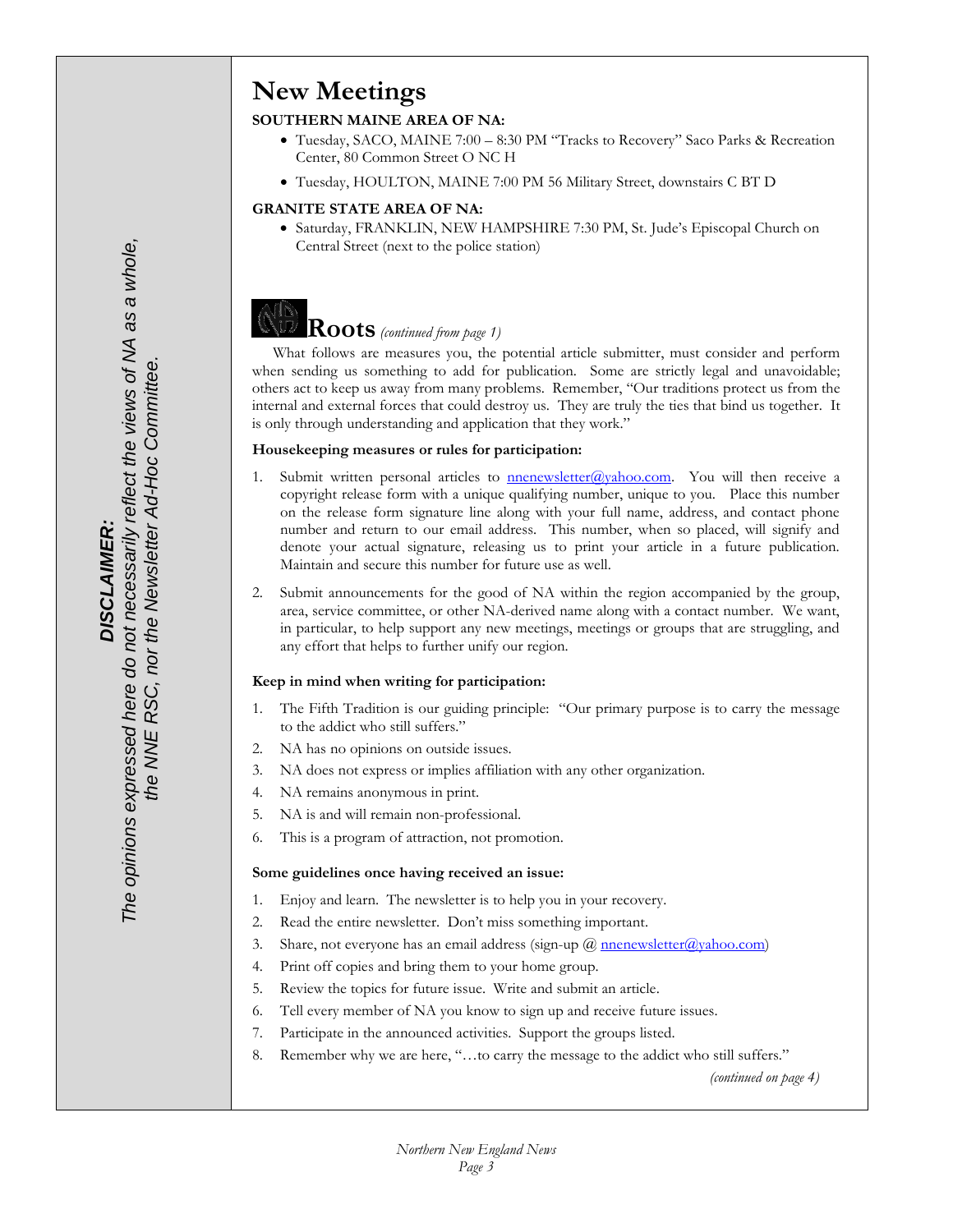#### *NA Roots (continued from page 3)*

 That's it, that's all there is to participate, pretty simple and easy to follow. The ultimate success of this newsletter will rise or fall on your participation. We, your humble servants, look forward to hearing from you and allowing us to serve you in carrying your NA message to everyone in the region. Deepen your roots. "With faith in a Power greater than ourselves, hard work, and unity we will survive and continue to carry the message to the addict who still suffers."

**What is the CAR and Why is it Important?** 

 The Conference Agenda Report (CAR) is the document that the NA Fellowship uses to approve new recovery literature, set World-level policies, and give World Services (WS) and the World Service Office (WSO) a direction to follow between meetings of the World Service Conference (WSC).

 I know some of you are thinking, "That doesn't really help." Let's see if I can keep this simple. In NA, the groups are in charge of everything. Yes, YOUR group. The idea is that we are not like a democracy, where every member has a vote in our direction, but that we are more like a theocracy. We get our direction from a loving Higher Power, as expressed in our group conscience.

 Once every other year we are asked to gather our groups outside of our regular meeting time to give direction and guidance to our Fellowship. We ask that our groups form a conscience through discussion of motions and topics. We believe that this discussion results in the expression of our Higher Power's will for our Fellowship. We then send a delegate from our region to meet with delegates from around the world to form a sort of Higher Conscience. From this, our Fellowship is given a direction.

 I highly encourage you to workshop this CAR. If you have limited time or interest in your group, please at least look at the motion concerning the proposed 6<sup>th</sup> Edition of the Basic Text and motions on the proposed new Sponsorship Book and IP. These are important decisions for our Fellowship to make and the more input we get, the better it will be for the Fellowship as a whole.

Regional Delegate (RD), NNERSC

### **Suggested Future Topics**

**April Issue** (deadline March 15) **June Issue** (deadline May 15)

…*Ed.* 

| Beginners: Surrender    | Beginners: | Powerlessness                    |
|-------------------------|------------|----------------------------------|
| Old-Timers: Complacency |            | Old-Timers: Spiritual Principles |

 What you read listed above are the topics to be used for future "meeting in print" newsletter issues. As always, if you have felt a need to write upon an entirely different topic, go for it, as long as it is related to recovery from the disease of addiction. These are intended to stimulate your writing skills for the benefit of our readership. Thanks in advance for your participation. We know what it means when it is said…"We are not alone."

T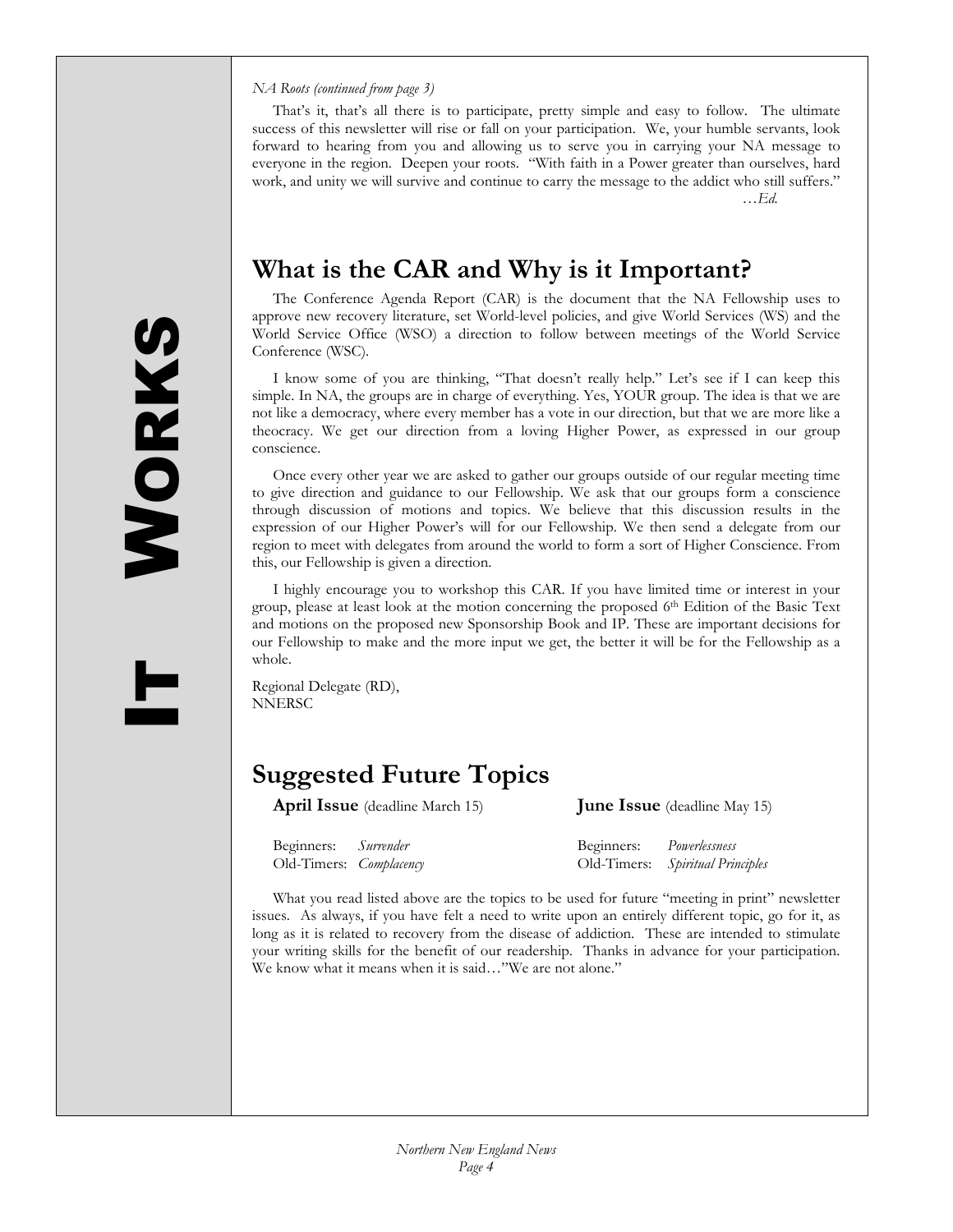### **Area Announcements**

**The GSACC III Programming Subcommittee** is looking for NA speaker tapes to help us in selecting speakers for the 3rd Granite State Area Convention happening in the Summer of 2004. If you have a tape and are interested in speaking at the convention, or know someone who has a tape that you would like to hear at the convention, please give the tape to a GSACC III member or mail it to the address below. In order to be confirmed as a speaker, you must be preregistered by June 1, 2004. Tapes must be received no later than 4/1/04. Please contact us if you need registration flyers. Minimum clean time requirements are as follows:

> Main speakers: 5 years Workshop speakers: 2 years Meeting chairpersons: 6 months

 Mail tapes to: GSACNA III Committee Attn: Programming P.O. Box 6102 Manchester, NH 03108 \*Be sure to include the speaker's name, address, phone number and clean date on the tape!

### **Regional Meeting Schedule Updates**

- Monday, LEWISTON, MAINE: St. Mary's has moved to Friday Nights at the 12 Hour club in Lewiston. It is 8:30 – 9:30 PM. We are looking for a Monday Night spot but have had no luck so far.
- Saturday, LEWISTON, MAINE: Meeting is no longer being opened. Please make alternative meeting plans for that evening.
- BANGOR, MAINE: Now you can find a meeting 6 nights a week at the Acadia Hospital Sunday – Friday from 7:00 pm – 8:00 pm. Sunday is an Open Discussion. Monday Night is a step meeting. Tuesday is an open discussion. Wednesday is an Open Question & Answer meeting. Thursday is open discussion. Friday is an Open Speaker Meeting
- Tuesday, HOULTON, MAINE: This meeting is held on Tuesday Evenings Not on Wednesday. Please see details in "new meetings" section of this newsletter.

### **NA Birthdays**

Coming in April Issue! Email us your clean date, where and when you plan to celebrate. Send information to **nnenewsletter@yahoo.com** 

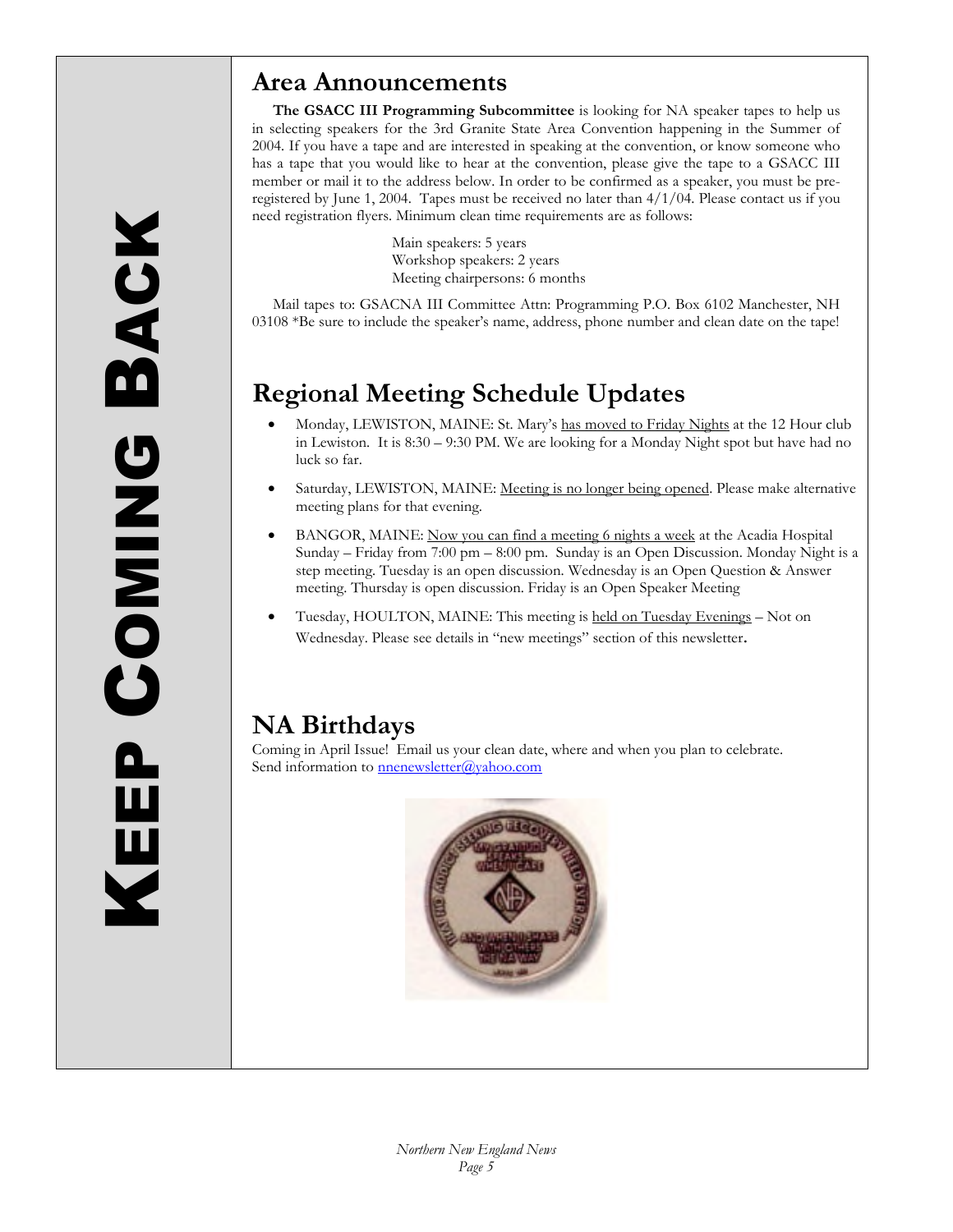### **NA Service – Fun Page**

Unscramble each of the clue words.

Copy the letters in the numbered cells to other cells with the same number.



*Basic Text, 5th Edition, Page ix* 

Open Mindedness, Willingness, Service. (Area Service Committee of Narcotics Service Rep Alternate, Treasurer, Group Service Reps, Guidelines, Addicts, Honesty, no instruct contrary, the main of the contrary, and the contrary of the contrary of the contrary, and the contrary, and the contrary, and the contrary, and the contrary, and the contrary, and the contrary, and the contrary जिष्ठ्य अध्यात व अक्षराप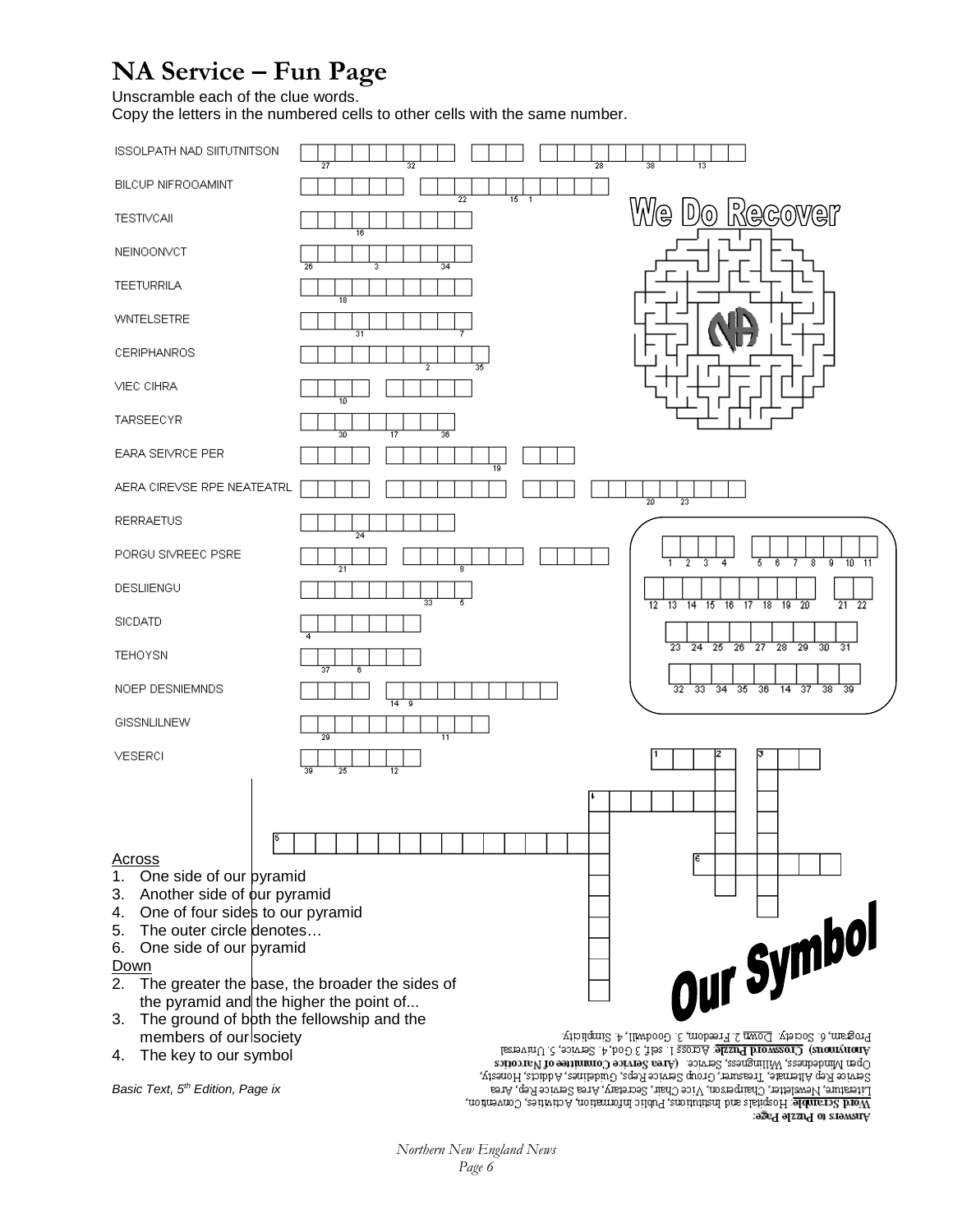# February 2004

### Northern New England Region of NA – Calendar of Events

| <b>SUNDAY</b>                                                                                                                  | <b>MONDAY</b>  | <b>TUESDAY</b>                                                                                               | <b>WEDNESDAY</b> | <b>THURSDAY</b> | <b>FRIDAY</b>                                                                                     | <b>SATURDAY</b>                                                                  |
|--------------------------------------------------------------------------------------------------------------------------------|----------------|--------------------------------------------------------------------------------------------------------------|------------------|-----------------|---------------------------------------------------------------------------------------------------|----------------------------------------------------------------------------------|
| <b>Granite State ASC</b><br>Manchester, NH<br>12:00 Noon-4:00 pm<br><b>Seacoast ASC</b><br>Dover, NH<br>12:00 Noon-4:00 pm     | $\overline{2}$ | 3                                                                                                            | 4                | 5               | 6<br>unityfest@namaine.org<br><b>UnityFest</b><br>Notre Dame<br>Spiritual Centre<br>Alfred, Maine | 7<br><b>UnityFest</b><br>Notre Dame<br>Spiritual Centre<br>Alfred, Maine         |
| 8<br><b>UnityFest</b><br>Notre Dame<br>Spiritual Centre<br>Alfred, Maine                                                       | $9\,$          | 10<br>6th Anniversary, "Still<br>Alive & Well Group"<br>Amherst, NH,<br>Souhegan<br>Congregational<br>Church | 11               | 12              | 13                                                                                                | 14                                                                               |
| 15                                                                                                                             | 16             | 17                                                                                                           | 18               | 19              | 20                                                                                                | 21                                                                               |
| 22<br><b>NNERSC</b><br><b>CAR Workshop</b><br>Southern Maine<br>Medical Ctr.<br>Biddeford, Maine<br>10AM-3PM Cafeteria<br>Rm.3 | 23             | 24                                                                                                           | 25               | 26              | 27                                                                                                | 28<br><b>Southern Maine ASC</b><br>@ Church of Holy<br>Spirit<br>Portland, Maine |
| 29                                                                                                                             |                |                                                                                                              |                  |                 |                                                                                                   |                                                                                  |